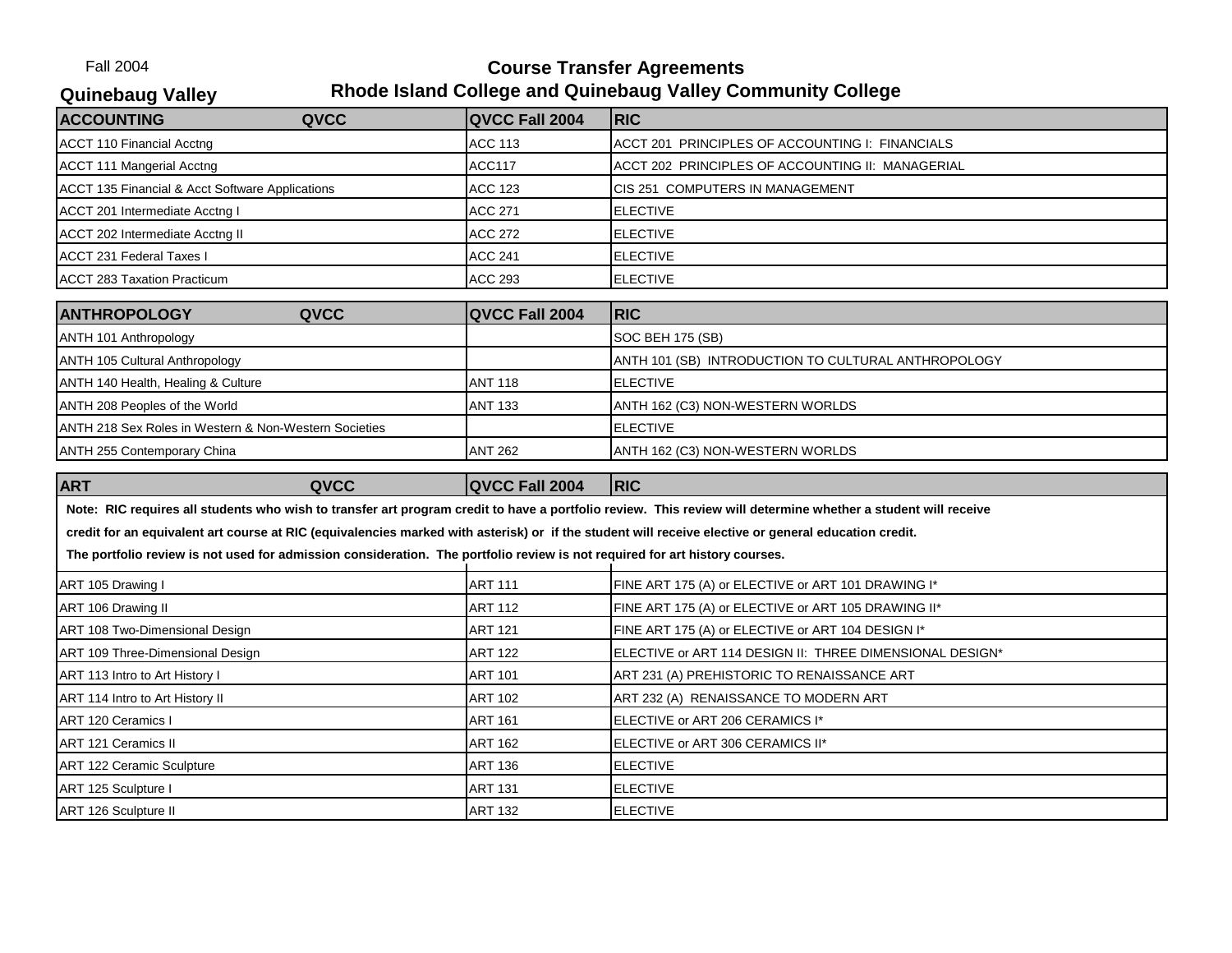| <b>ART</b> (continued)<br>QVCC       | QVCC Fall 2004 | <b>RIC</b>                                       |
|--------------------------------------|----------------|--------------------------------------------------|
| ART 130 Photography I                | <b>ART 141</b> | ELECTIVE or ART 217 INTRODUCTION TO PHOTOGRAPHY* |
| ART 131 Photography II               | <b>ART 142</b> | ELECTIVE or ART 347 PHOTOGRAPHY II*              |
| ART 140 Commercial Design I          |                | ELECTIVE or ART 224 GRAPHIC DESIGN I*            |
| ART 141 Commercial Design II         |                | ELECTIVE or ART 324 GRAPHIC DESIGN I*            |
| ART 143 Desktop Publishing I         |                | <b>ELECTIVE</b>                                  |
| ART 145 Computer Graphics I          |                | <b>ELECTIVE</b>                                  |
| ART 146 Computer Graphics II         |                | <b>ELECTIVE</b>                                  |
| ART 151 Painting I                   |                | ELECTIVE or ART 202 PAINTING I*                  |
| ART 152 Painting II                  |                | ELECTIVE or ART 302 PAINTING II*                 |
| ART 181 Printmaking I                | <b>ART 167</b> | <b>ELECTIVE</b>                                  |
| ART 182 Printmaking II               | <b>ART 168</b> | <b>ELECTIVE</b>                                  |
| ART 216 Introduction to Animation    |                | <b>ELECTIVE</b>                                  |
| ART 217 Watercolor I                 | <b>ART 155</b> | <b>ELECTIVE</b>                                  |
| ART 218 Watercolor II                | <b>ART 156</b> | <b>ELECTIVE</b>                                  |
| ART 222 Ceramics Sculpture Workshop  | <b>ART 264</b> | <b>ELECTIVE</b>                                  |
| ART 226 Drawing III                  | <b>ART 211</b> | <b>ELECTIVE</b>                                  |
| ART 228 Introduction to Illustration |                | <b>ELECTIVE</b>                                  |
| ART 230 Digital Imaging              |                | <b>ELECTIVE</b>                                  |
| ART 243 Desktop Publishing II        |                | <b>ELECTIVE</b>                                  |
| ART 282 Printmaking Workshop         | <b>ART 267</b> | <b>ELECTIVE</b>                                  |
| ART 285 Painting Workshop            | <b>ART 251</b> | <b>ELECTIVE</b>                                  |
| ART 288 Ceramic Workshop             | <b>ART 261</b> | <b>ELECTIVE</b>                                  |
| ART 290 Art Portfolio Preparation    | <b>ART 289</b> | <b>ELECTIVE</b>                                  |
| ART 291 Photography Workshop         | <b>ART 241</b> | <b>ELECTIVE</b>                                  |
| ART 292 Internship in Art/Design I   | <b>ART 293</b> | <b>ELECTIVE</b>                                  |
| ART 293 Internship in Art/Design II  | <b>ART 294</b> | <b>ELECTIVE</b>                                  |
| ART 295 Sculpture Workshop           | <b>ART 231</b> | <b>ELECTIVE</b>                                  |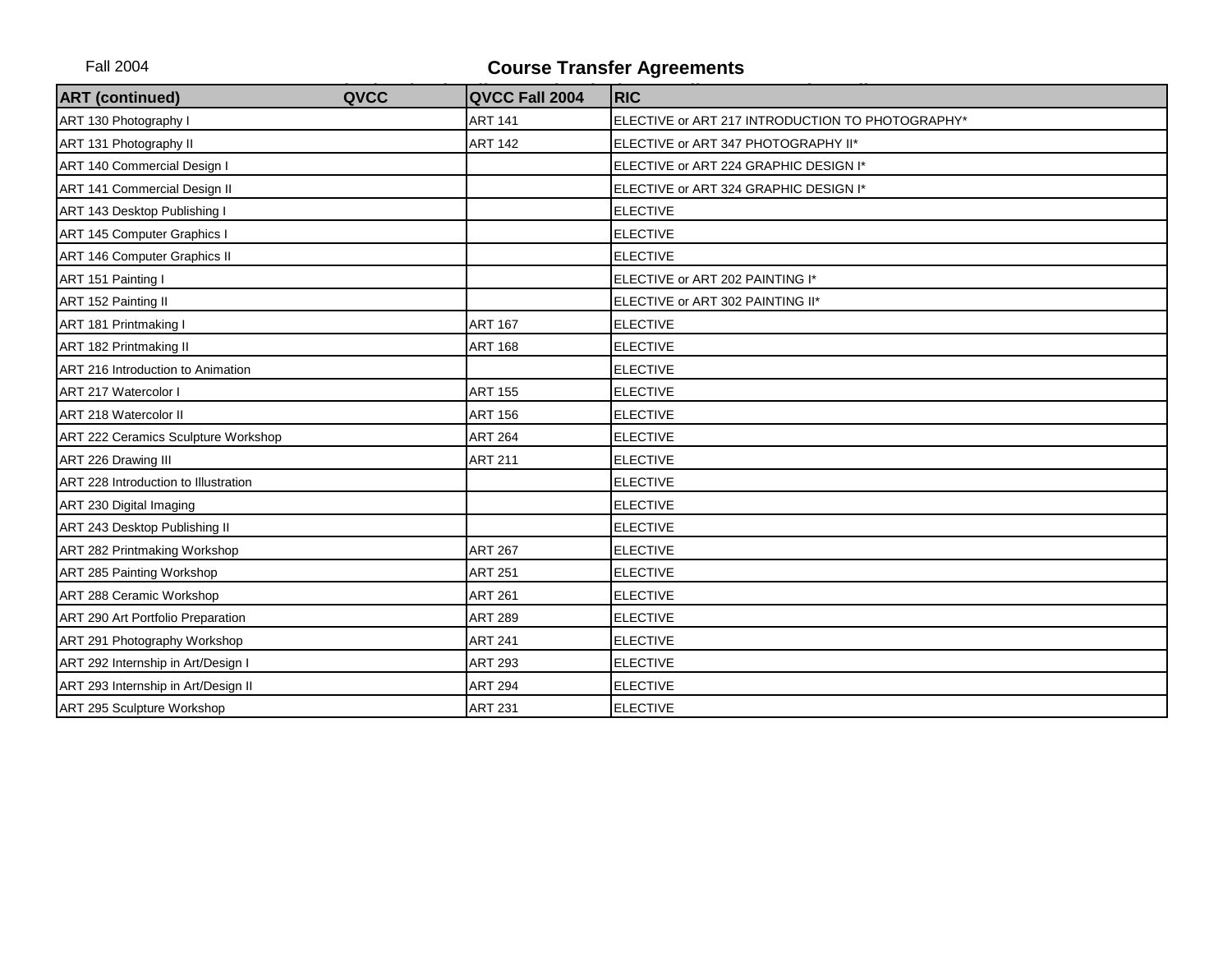| <b>BIOLOGY</b><br>QVCC                    | QVCC Fall 2004 | <b>RIC</b>                                             |
|-------------------------------------------|----------------|--------------------------------------------------------|
| BIO 103 Basic Concepts in Biology I       | <b>BIO 121</b> | LAB SCI 175 (LS)                                       |
| BIO 104 Basic Concepts in Biology II      | <b>BIO 122</b> | BIOL 112 (LS) INTRODUCTORY BIOLOGY II                  |
| BIO 110 Botany                            | <b>BIO 155</b> | LAB SCI 175 (LS)                                       |
| BIO 112 Zoology                           | <b>BIO 145</b> | <b>LAB SCI 175 (LS)</b>                                |
| BIO 115 Human Biology                     |                | BIOL 103 (SM) HUMAN BIOLOGY                            |
| <b>BIO 141 Nutrition</b>                  | <b>BIO 111</b> | <b>HED 221 NUTRITION</b>                               |
| BIO 211 Field Botany                      | <b>BIO 158</b> | <b>ELECTIVE</b>                                        |
| BIO 217 Field Zoology                     | <b>BIO 147</b> | <b>ELECTIVE</b>                                        |
| BIO 219 Entomology                        | <b>BIO 275</b> | <b>ELECTIVE</b>                                        |
| BIO 221 Ornithology                       | <b>BIO 140</b> | <b>ELECTIVE</b>                                        |
| BIO 231 Human Anatomy and Physiology I    | <b>BIO 211</b> | <b>ELECTIVE</b>                                        |
| BIO 232 Human Anatomy and Physiology II   | <b>BIO 212</b> | <b>ELECTIVE</b>                                        |
| BIO 231 + BIO 232                         | BIO 211+BIO212 | BIOL 231 HUMAN ANATOMY + BIOL 335 HUMAN PHYSIOLOGY     |
| BIO 235 Principles of Microbiology        |                | <b>ELECTIVE</b>                                        |
| BIO 240 Ecology                           | <b>BIO 270</b> | <b>ELECTIVE</b>                                        |
| BIO 245 Evolution                         | <b>BIO 177</b> | <b>ELECTIVE</b>                                        |
| BIO 296 Selected Topics in Biology        | <b>BIO 298</b> | <b>ELECTIVE</b>                                        |
| <b>BUSINESS</b><br>QVCC                   | QVCC Fall 2004 | <b>RIC</b>                                             |
| <b>BUS 101 American Business</b>          | <b>BBG 101</b> | MGT 100 INTRODUCTION TO BUSINESS                       |
| BUS 120 Entrepreneurship                  | <b>BES 218</b> | <b>ELECTIVE</b>                                        |
| BUS 150 Principles of Supervision         | <b>BMG 201</b> | <b>ELECTIVE</b>                                        |
| <b>BUS 167 Business Law</b>               | <b>BBC 230</b> | <b>ELECTIVE</b>                                        |
| <b>BUS 185 Global Business</b>            | <b>BBG 215</b> | <b>ELECTIVE</b>                                        |
| BUS 202 Human Resource Management         | <b>BMG 220</b> | ELECTIVE or MGT 320 HUMAN RESOURCE MANAGEMENT BY EXAM  |
| BUS 208 Principles of Marketing           | <b>BMK 201</b> | ELECTIVE or MKT 301 IINTRODUCTION TO MARKETING BY EXAM |
| <b>BUS 211 Management</b>                 | <b>BMG 202</b> | ELECTIVE or MGT 301 FOUNDATIONS OF MANAGEMENT BY EXAM  |
| <b>BUS 235 Business Finance</b>           | <b>BFN 201</b> | <b>ELECTIVE</b>                                        |
| BUS 280 Seminar: Business Decision-Making | <b>BBG 280</b> | <b>ELECTIVE</b>                                        |
| <b>BUS 298 Business Internship</b>        | <b>BBG 294</b> | <b>ELECTIVE</b>                                        |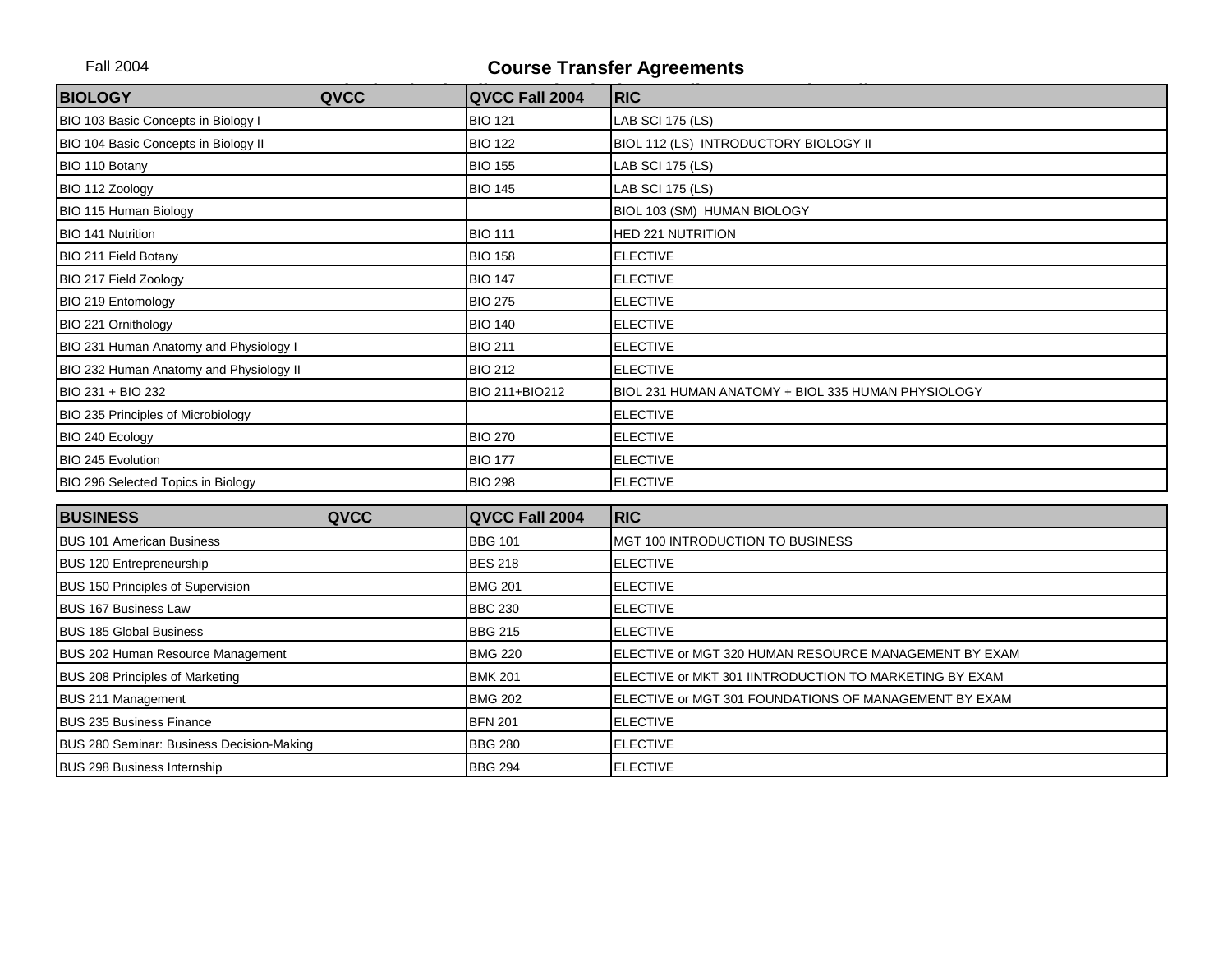| <b>CHEMISTRY</b>                             | QVCC | QVCC Fall 2004  | <b>RIC</b>                                                   |
|----------------------------------------------|------|-----------------|--------------------------------------------------------------|
| CHEM 101 Practical Chemistry                 |      | <b>CHE 111</b>  | <b>LAB SCI 175 (LS)</b>                                      |
| CHEM 103 College Chemistry I                 |      | <b>CHE 121</b>  | CHEM 103 (LS) GENERAL CHEMISTRY I                            |
| CHEM 104 College Chemistry II                |      | <b>CHE 122</b>  | CHEM 104 (LS) GENERAL CHEMISTRY II                           |
| <b>COMMUNICATIONS</b>                        | QVCC | QVCC Fall 2004  | <b>RIC</b>                                                   |
| COM 101 Introduction to Speech Comm          |      |                 | <b>ELECTIVE</b>                                              |
| COM 102 Public Communication                 |      |                 | <b>ELECTIVE</b>                                              |
| COM 125 Business & Professional Comm         |      |                 | COMM 254 LEADERSHIP AND MANAGEMENT COMMUNICATION             |
| COM 150 Personal & Professional Interviewing |      |                 | <b>ELECTIVE</b>                                              |
|                                              |      |                 |                                                              |
| <b>COMPUTER SCIENCE</b>                      | QVCC | QVCC Fall 2004  | <b>RIC</b>                                                   |
| CSC 101 Computers I: Intro to Computers      |      | <b>CST 105</b>  | CIS 251 COMPUTERS IN MANAGEMENT                              |
| CSC 110 Networking Fundamentals              |      | <b>CST 130</b>  | <b>ELECTIVE</b>                                              |
| CSC 111 NetPrep Local Area Networks          |      | <b>CST 170</b>  | <b>ELECTIVE</b>                                              |
| CSC 120 Computers, Ethics and Society        |      | <b>CSC 180</b>  | <b>ELECTIVE</b>                                              |
| CSC 101 + CSC 120                            |      | CST105 + CSC180 | CSCI 101 (SM) INTRODUCTION TO COMPUTERS + 3 ELECTIVE CREDITS |
| CSC 150 Programming in BASIC I               |      | <b>CSC 106</b>  | <b>ELECTIVE</b>                                              |
| CSC 160 Computer Spreadsheets                |      | <b>CSA 135</b>  | <b>ELECTIVE</b>                                              |
| CSC 161 Computer Aided Engineering & Design  |      |                 | MGT 203 COMPUTER AIDED DESIGN & DRAFTING (CADD) I            |
| CSC 178 Hardware and Troubleshooting I       |      | <b>CST 140</b>  | <b>ELECTIVE</b>                                              |
| CSC 185 Database Management                  |      | <b>CSA 145</b>  | <b>ELECTIVE</b>                                              |
| CSC 201 Internet I                           |      | <b>CSA 163</b>  | <b>ELECTIVE</b>                                              |
| CSC 202 Internet II                          |      | <b>CST 150</b>  | <b>ELECTIVE</b>                                              |
| CSC 212 NetPrep Wide Area Networks           |      | <b>CST 192</b>  | <b>ELECTIVE</b>                                              |
| CSC 213 NetPrep Networking Architectures     |      | <b>CST 260</b>  | <b>ELECTIVE</b>                                              |
| CSC 214 NetPrep Internet Technologies        |      | <b>CST 194</b>  | <b>ELECTIVE</b>                                              |
| CSC 215 NetPrep Internetworking Devices      |      | <b>CST 171</b>  | <b>ELECTIVE</b>                                              |
| CSC 216 NetPrep Processes and Protocols      |      | <b>CST 196</b>  | <b>ELECTIVE</b>                                              |
| CSC 217 NetPrep Network Analysis & Design    |      | <b>CST 261</b>  | <b>ELECTIVE</b>                                              |
| CSC 225 C Programming                        |      | <b>CSC 210</b>  | <b>ELECTIVE</b>                                              |
| CSC 277 Operating Systems                    |      | <b>CST 120</b>  | <b>ELECTIVE</b>                                              |
| CSC 278 Hardward and Troubleshooting II      |      | <b>CST 240</b>  | <b>ELECTIVE</b>                                              |
|                                              |      |                 |                                                              |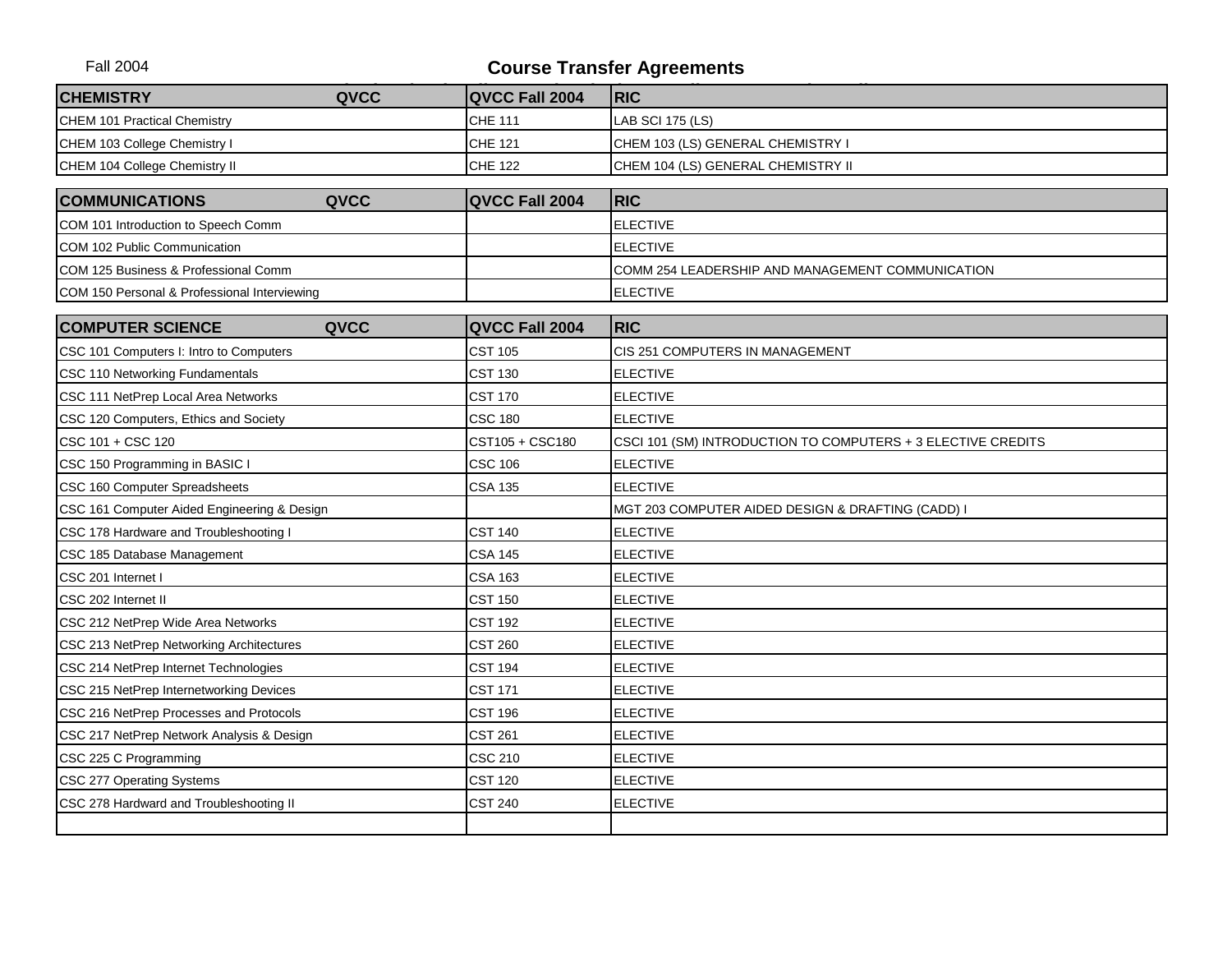| <b>COMPUTER SCIENCE (continued)</b><br>QVCC                     | QVCC Fall 2004 | <b>RIC</b>                                |
|-----------------------------------------------------------------|----------------|-------------------------------------------|
| CSC 291 Computer Science Practicum I                            | <b>CSC 295</b> | <b>ELECTIVE</b>                           |
| CSC 292 Computer Science Practicum II                           | <b>CSC 296</b> | <b>ELECTIVE</b>                           |
| <b>ECONOMICS</b><br>QVCC                                        | QVCC Fall 2004 | <b>RIC</b>                                |
|                                                                 |                |                                           |
| ECON 150 Comparative Economic Systems                           | <b>ECN 150</b> | SOC BEH 175 (SB)                          |
| ECON 201 Microeconomics                                         | <b>ECN 102</b> | ECON 214 PRINCIPLES OF MICROECONOMICS     |
| ECON 202 Macroeconomics                                         | <b>ECN 101</b> | ECON 215 PRINCIPLES OF MACROECONOMICS     |
| QVCC<br><b>EDUCATION</b>                                        | QVCC Fall 2004 | <b>RIC</b>                                |
| EDUC 101 Peer Mentoring                                         |                | <b>ELECTIVE</b>                           |
| EDUC 103 Self-Advocacy & Learning Disabilities                  |                | <b>ELECTIVE</b>                           |
| EDUC 110 Growth & Dev. Of Young Children                        | <b>ECE 182</b> | <b>ELECTIVE</b>                           |
| EDUC 115 The Learning Environment For Young Children            |                | <b>ELECTIVE</b>                           |
| EDUC 130 Enhancing Social a& Emotional Growth of Young Children |                | <b>ELECTIVE</b>                           |
| EDUC 150 The Special Education Paraprofessional                 |                | <b>ELECTIVE</b>                           |
| EDUC 155 Coaching Youth Sports                                  | <b>HPE 219</b> | <b>ELECTIVE</b>                           |
| EDUC 200 The Peer Educator Experience                           |                | <b>ELECTIVE</b>                           |
| EDUC 210 Cognitive & Language Development of Young Children     |                | <b>ELECTIVE</b>                           |
| EDUC 240 Field Practicum                                        |                | <b>ELECTIVE</b>                           |
| <b>ENGLISH</b><br>QVCC                                          | QVCC Fall 2004 | <b>RIC</b>                                |
| ENG 095 Developmental Writing & Grammar                         | <b>ENG 063</b> | ENGL 010 BASIC WRITING SKILLS             |
| ENG 101 Expository Writing                                      |                | WRTG 100 INTRODUCTION TO ACADEMIC WRITING |
| <b>ENG 105 Advanced Expository Writing</b>                      | <b>ENG 102</b> | <b>ELECTIVE</b>                           |
| <b>ENG 200 Introduction to Literature</b>                       | <b>ENG 110</b> | <b>ELECTIVE</b>                           |
| ENG 201 19th Century American Literature                        | <b>ENG 220</b> | <b>ELECTIVE</b>                           |
| <b>ENG 202 Contemporary American Literature</b>                 | <b>ENG 223</b> | <b>ELECTIVE</b>                           |
| ENG 209 Literature of the African Diaspora                      | <b>ENG 255</b> | <b>ELECTIVE</b>                           |
| <b>ENG 211 Children's Literature</b>                            | <b>ENG 114</b> | <b>ENGL 210 CHILDRENS LITERATURE</b>      |
| <b>ENG 212 Introduction to Drama</b>                            | <b>ENG 214</b> | ENG 113 (A) APPROACHES TO DRAMA           |
| <b>ENG 231 Women in Literature</b>                              | <b>ENG 262</b> | <b>ELECTIVE</b>                           |
| ENG 235 Technical & Business Writing                            | <b>ENG 202</b> | ENGL 230 BUSINESS WRITING                 |
|                                                                 |                |                                           |
|                                                                 |                |                                           |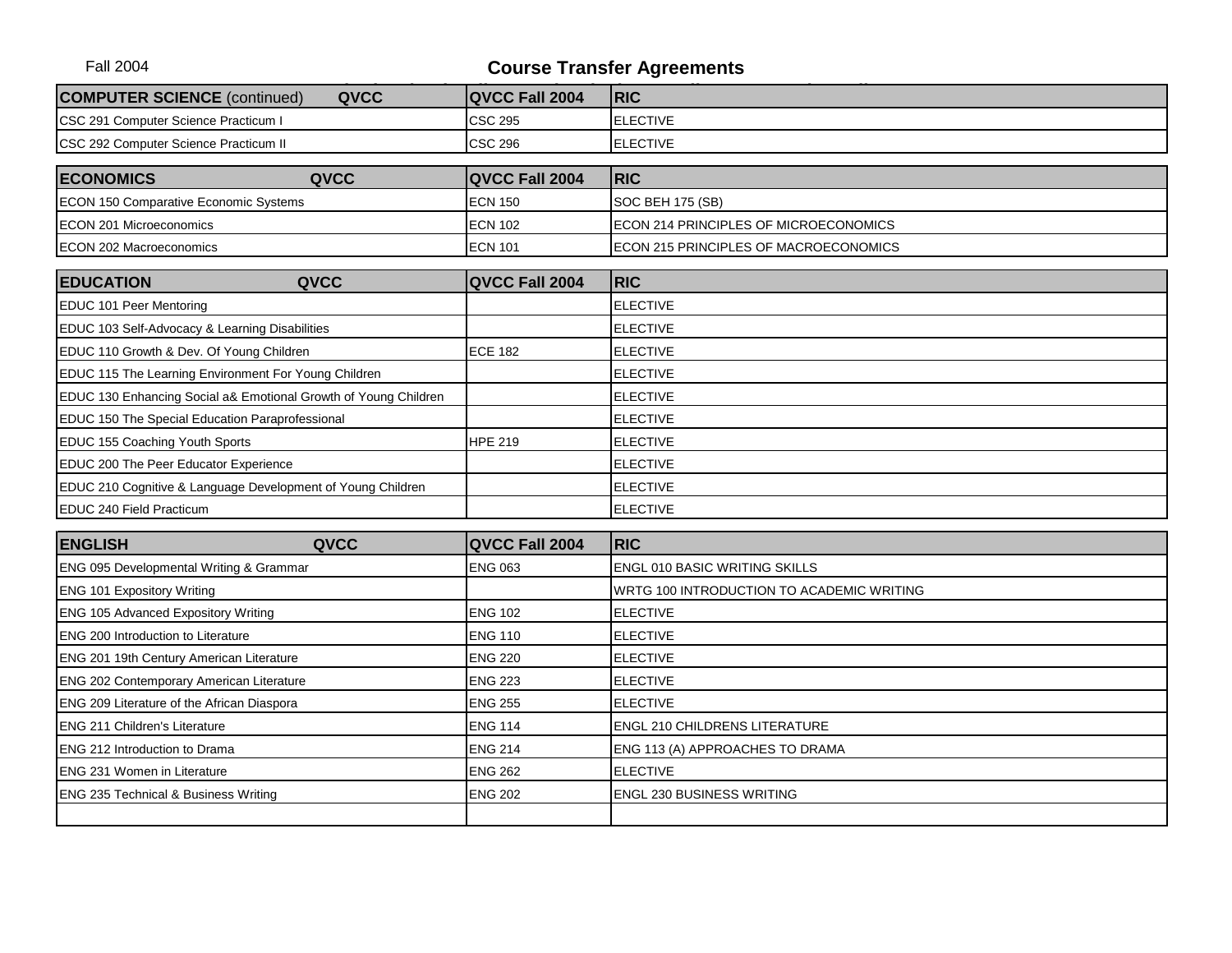| <b>ENGLISH</b> (continued)                     | QVCC                                                          | QVCC Fall 2004 | <b>RIC</b>                                        |
|------------------------------------------------|---------------------------------------------------------------|----------------|---------------------------------------------------|
| <b>ENG 250 Creative Writing</b>                |                                                               | <b>EMG 281</b> | <b>ENGL 220 INTRODUCTION TO CREATIVE WRITING</b>  |
| <b>ENG 252 Poetry Workshop</b>                 |                                                               | <b>ENG 282</b> | <b>ELECTIVE</b>                                   |
|                                                |                                                               |                |                                                   |
| <b>ENGLISH AS A SECOND LANGUAGE QVCC</b>       |                                                               | QVCC Fall 2004 | <b>RIC</b>                                        |
| ESL 103 Advanced ESL Writing                   |                                                               | <b>ESL 194</b> | <b>ELECTIVE</b>                                   |
| <b>FRENCH</b>                                  | QVCC                                                          | QVCC Fall 2004 | <b>RIC</b>                                        |
| FREN 101 French I                              |                                                               | <b>FRE 101</b> | FREN 101 ELEMENTARY FRENCH I                      |
| FREN 102 French II                             |                                                               | <b>FRE 102</b> | FREN 102 ELEMENTARY FRENCH II                     |
| FREN 201 Intermediate French I                 |                                                               | <b>FRE 201</b> | FREN 113 (SB) INTERMEDIATE FRENCH I               |
| <b>GEOLOGY</b>                                 | QVCC                                                          | QVCC Fall 2004 | <b>IRIC</b>                                       |
| GEOL 110 Concepts in Physical Geology          |                                                               | <b>GLG 121</b> | PSCI 212 (LS) INTRODUCTION TO GEOLOGY             |
|                                                |                                                               |                |                                                   |
| <b>HISTORY</b>                                 | QVCC                                                          | QVCC Fall 2004 | <b>RIC</b>                                        |
| <b>HIST 101 Western Civilization I</b>         |                                                               | <b>HIS 101</b> | HIST 161 (C2) WESTERN HISTORY or ELECTIVE         |
| <b>HIST 102 Western Civilization II</b>        |                                                               | <b>HIS 102</b> | HIST 161 (C2) WESTERN HISTORY or ELECTIVE         |
| HIST 105 Introduction to World History         |                                                               | <b>HIS 121</b> | <b>ELECTIVE</b>                                   |
| HIST 112 History of Religion                   |                                                               | <b>HIS 254</b> | <b>ELECTIVE</b>                                   |
| HIST 150 United States History 1492-1876       |                                                               | <b>HIS 201</b> | HIST 201 U.S. HISTORY TO 1877                     |
| <b>HIST 151 Americal Colonial History</b>      |                                                               | <b>HIS 210</b> | <b>ELECTIVE</b>                                   |
| <b>HIST 162 Americal Civil War</b>             |                                                               | <b>HIS 226</b> | <b>ELECTIVE</b>                                   |
| HIST 163 The US Since Reconstruction           |                                                               | <b>HIS 202</b> | HIST 202 U.S. HISTORY FROM 1877 TO THE PRESENT    |
| HIST 170 Revolution in the Modern World        |                                                               | <b>HIS 250</b> | CORE 4 175 (C4) Satisifies the Core 4 Requirement |
| HIST 175 The U.S. in the Vietnam Era           |                                                               | <b>HIS 227</b> | <b>ELECTIVE</b>                                   |
| HIST 214 History of Modern Russia              |                                                               | <b>HIS 231</b> | <b>ELECTIVE</b>                                   |
| <b>HUMANITIES</b>                              | QVCC                                                          | QVCC Fall 2004 | <b>RIC</b>                                        |
| HUM 101 Humanities I                           |                                                               |                | <b>FINE ART 175 (A)</b>                           |
| <b>INTERDISCIPLINARY STUDIES</b>               | QVCC                                                          | QVCC Fall 2004 | <b>RIC</b>                                        |
| IS 110 Comtemporary Thought Series             |                                                               |                | CORE 4 175 (C4) Satisifies the Core 4 Requirement |
| IS 125 The Millennium: Envisioning Alternative |                                                               |                | <b>ELECTIVE</b>                                   |
| Futures for You and Your World                 |                                                               |                |                                                   |
|                                                | IS 127 The Nuclear Dilemma: Thinking Our Way to a Safer World |                | CORE 4 175 (C4) Satisifies the Core 4 Requirement |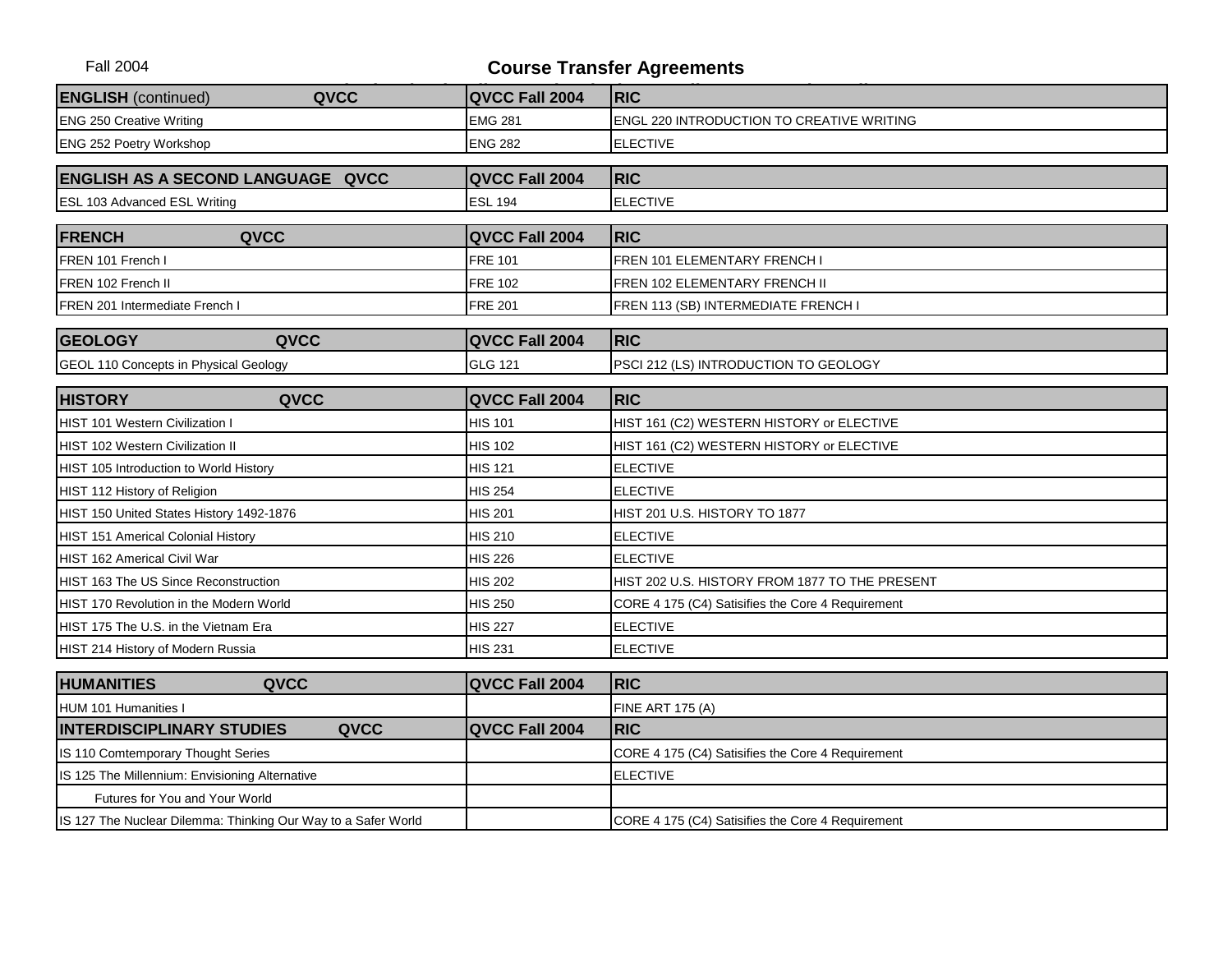| <b>INTERDISCIPLINARY STUDIES(continued) QVCC</b>       | QVCC Fall 2004 | <b>RIC</b>                                      |  |  |
|--------------------------------------------------------|----------------|-------------------------------------------------|--|--|
| IS 130 Interdisciplinary Service Learning              |                | <b>ELECTIVE</b>                                 |  |  |
| IS 135 Principles of Problem Solving                   |                | <b>ELECTIVE</b>                                 |  |  |
| IS 150 Credit for Prior Learning Portfolio Preparation |                | <b>ELECTIVE</b>                                 |  |  |
|                                                        |                |                                                 |  |  |
| <b>MATHEMATICS</b><br>QVCC                             | QVCC Fall 2004 | <b>RIC</b>                                      |  |  |
| MATH 085 and MATH 095                                  | MAT075+MAT095  | MATH 010 BASIC MATHEMATICS COMPETENCY           |  |  |
| MATH 121 Intermediate Algebra                          | <b>MAT 137</b> | MATH 120 INTERMEDIATE ALGEBRA                   |  |  |
| MATH 202 Discrete Mathematics                          | <b>MAT 146</b> | MATH 139 (M) CONTEMPORARY TOPICS IN MATHEMATICS |  |  |
| MATH 208 Precalculus: Algebra & Trigonometry           | <b>MAT 186</b> | MATH 209 PRECALCULUS MATHEMATICS                |  |  |
| MATH 213 Calculus I                                    | <b>MAT 254</b> | MATH 212 (M) CALCULUS I                         |  |  |
| MATH 214 Calculus & Analytic Geometry II               | <b>MAT 256</b> | MATH 213 CALCULUS II                            |  |  |
| MATH 215 Statistics for Business and Social Science    | <b>MAT 167</b> | <b>MATH 248 BUSINESS STATISTICS I</b>           |  |  |
| MATH 216 Calculus III - Multivariable Calculus         | <b>MAT 268</b> | MATH 314 CALCULUS III                           |  |  |
|                                                        |                |                                                 |  |  |
| <b>PHILOSOPHY</b><br>QVCC                              | QVCC Fall 2004 | <b>RIC</b>                                      |  |  |
| PHIL 101 Introduction to Philosophy                    | <b>PHL 101</b> | PHIL 200 INTRODUCTION TO PHILOSOPHY             |  |  |
| PHIL 110 Asian Philosophies                            | <b>PHL 165</b> | PHIL 165 (C3) THE HERITAGE OF ASIAN PHILOSOPHY  |  |  |
| PHIL 113 Ethics                                        | <b>PHL 111</b> | PHIL 206 ETHICS                                 |  |  |
| PHIL 114 Medical Ethics and the Law                    | <b>PHL 112</b> | <b>ELECTIVE</b>                                 |  |  |
| PHIL 115 Modern Science and Human Values               | <b>PHL 113</b> | <b>ELECTIVE</b>                                 |  |  |
| PHIL 117 Death and Meaning of Life                     | <b>PHL 191</b> | <b>ELECTIVE</b>                                 |  |  |
| PHIL 118 Women and Moral Rights                        | <b>PHL 118</b> | <b>ELECTIVE</b>                                 |  |  |
| PHIL 120 Classical and Medieval Philosophy             | <b>PHL 173</b> | <b>ELECTIVE</b>                                 |  |  |
| PHIL TBA Existentialism                                | <b>PHL 140</b> | <b>ELECTIVE</b>                                 |  |  |
|                                                        |                |                                                 |  |  |
| <b>PHYSICS</b><br>QVCC                                 | QVCC Fall 2004 | <b>RIC</b>                                      |  |  |
| PHY 120 Oceanography                                   | <b>OCE 101</b> | GEN SCI MATH 175 (SM)                           |  |  |
| PHY 121 General Physics I                              |                | PHYS 101 (LS) GENERAL PHYSICS I                 |  |  |
| PHY 122 General Physics II                             |                | PHYS 102 (LS) GENERAL PHYSICS II                |  |  |
| PHY 131 Basic Astronomy                                | <b>AST 111</b> | LAB SCI 175 (LS)                                |  |  |
| PHY 151 University Physics I                           | <b>PHY 221</b> | PHYS 200 (LS) MECHANICS                         |  |  |
| PHY 152 University Physics II                          | <b>PHY 222</b> | PHYS 201 ELECTRICITY & MAGNETISM                |  |  |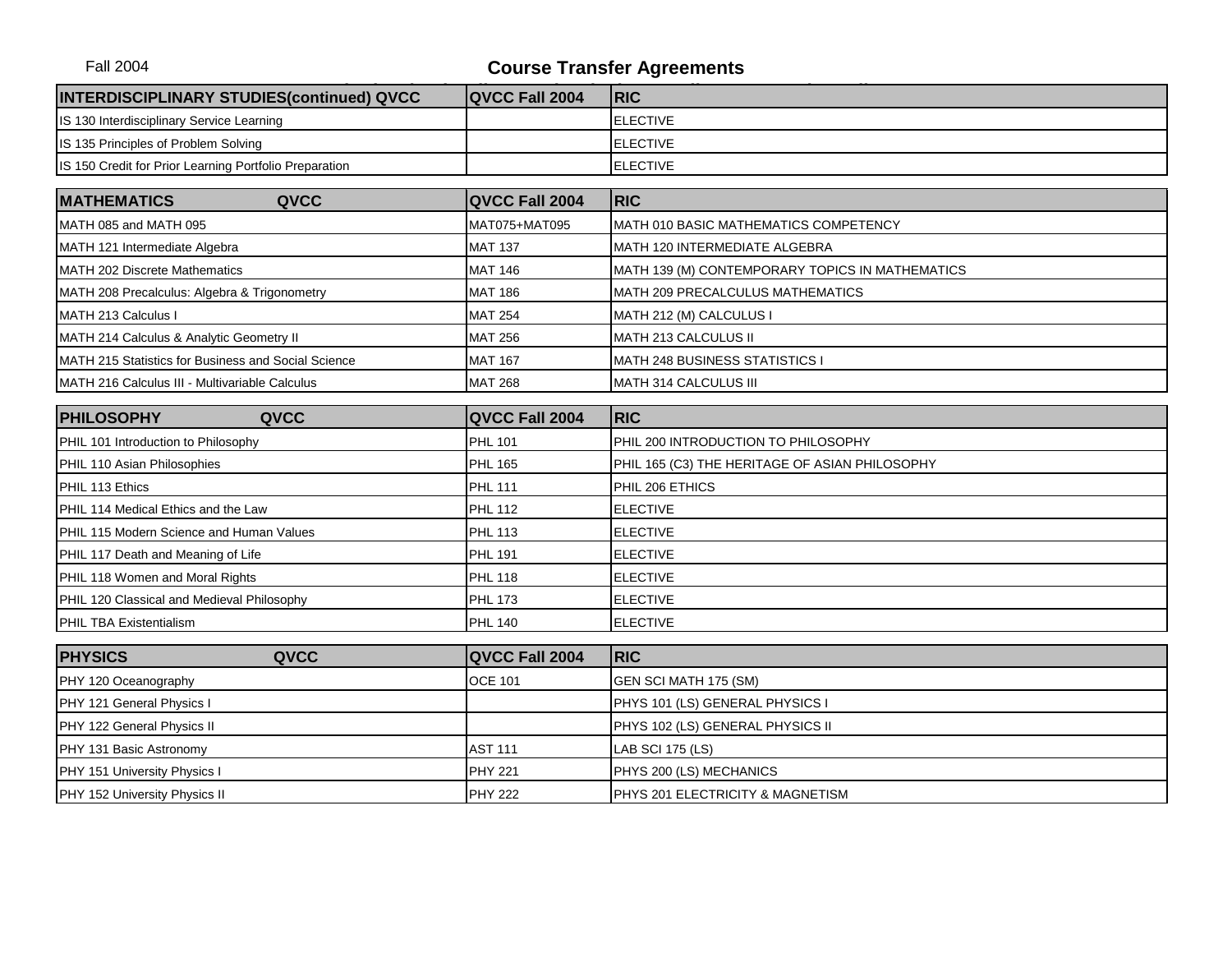| <b>POLITICAL SCIENCE</b>                                | QVCC | QVCC Fall 2004 | <b>RIC</b>                               |
|---------------------------------------------------------|------|----------------|------------------------------------------|
| PLSC 111 American Politics                              |      | <b>POL 111</b> | POL 202 (SB) AMERICAN GOVERNMENT         |
| PLSC 188 Politics 2000                                  |      | <b>POL 188</b> | <b>ELECTIVE</b>                          |
| PLSC 211 Legislative Internship Orientation             |      | <b>POL 290</b> | <b>ELECTIVE</b>                          |
| PLSC 212 Legislative Internship                         |      | <b>POL 294</b> | <b>ELECTIVE</b>                          |
|                                                         |      |                |                                          |
| <b>PSYCHOLOGY</b>                                       | QVCC | QVCC Fall 2004 | <b>RIC</b>                               |
| PSY 101 Introductory Psychology: History & Systems      |      | <b>PSY 111</b> | <b>ELECTIVE</b>                          |
| PSY 102 Introductory Psychology: Cognitive and Social   |      | <b>PSY 112</b> | PSYC 110 (SB) INTRODUCTION TO PSYCHOLOGY |
| PSY 112 Psychology of Growth and Development            |      | <b>PSY 201</b> | PSYC 230 HUMAN DEVELOPMENT               |
| PSY 126 Psychology of Dying                             |      | <b>PSY 210</b> | <b>ELECTIVE</b>                          |
| PSY 203 Psychology of Women                             |      | <b>PSY 211</b> | <b>ELECTIVE</b>                          |
| PSY 205 Theories of Personality                         |      | <b>PSY 243</b> | PSYC 251 PERSONALITY                     |
| PSY 210 Psychology of the Mentally Retarded             |      | <b>PSY 126</b> | <b>ELECTIVE</b>                          |
| PSY 214 Abnormal Psychology                             |      | <b>PSY 245</b> | <b>ELECTIVE</b>                          |
| PSY 220 Health Psychology                               |      | <b>PSY 212</b> | <b>ELECTIVE</b>                          |
| PSY 221 Counseling Techniques for the Paraprofessional  |      | <b>PSY 230</b> | <b>ELECTIVE</b>                          |
| PSY 225 Industrial/Organizational Psychology            |      | <b>PSY 247</b> | <b>ELECTIVE</b>                          |
| PSY 228 Behavior Modification: Principles and Practices |      | <b>PSY 258</b> | <b>ELECTIVE</b>                          |
| PSY 230 Social Psychology                               |      | <b>PSY 240</b> | PSYC 215 (SB) SOCIAL PSYCHOLOGY          |
| PSY 240 Human Relations                                 |      | <b>PSY 104</b> | <b>ELECTIVE</b>                          |
| PSY 241 Human Sexuality                                 |      | <b>PSY 250</b> | HED 101 HUMAN SEXUALITY                  |
|                                                         |      |                |                                          |
| <b>SCIENCE</b>                                          | QVCC | QVCC Fall 2004 | <b>RIC</b>                               |
| SCI 103 Recent Discoveries of Science I                 |      |                | <b>ELECTIVE</b>                          |
| SCI 107 Modern Scientific Inquiry                       |      |                | GEN SCI MATH 175 (SM)                    |
| SCI 108 Science and Non-Science                         |      | <b>SCI 109</b> | <b>ELECTIVE</b>                          |
| SCI 110 Space, Time and Order                           |      |                | GEN SCI MATH 175 (SM)                    |
| SCI 111 Space, Time and Spacetime                       |      |                | GEN SCI MATH 175 (SM)                    |
| <b>SIGN LANGUAGE</b>                                    | QVCC | QVCC Fall 2004 | <b>RIC</b>                               |
| SIGN 101 Sign Language I                                |      | <b>SGN 101</b> | <b>COMM 223</b>                          |
| SIGN 102 Sign Language II                               |      | <b>SGN 102</b> | <b>ELECTIVE</b>                          |